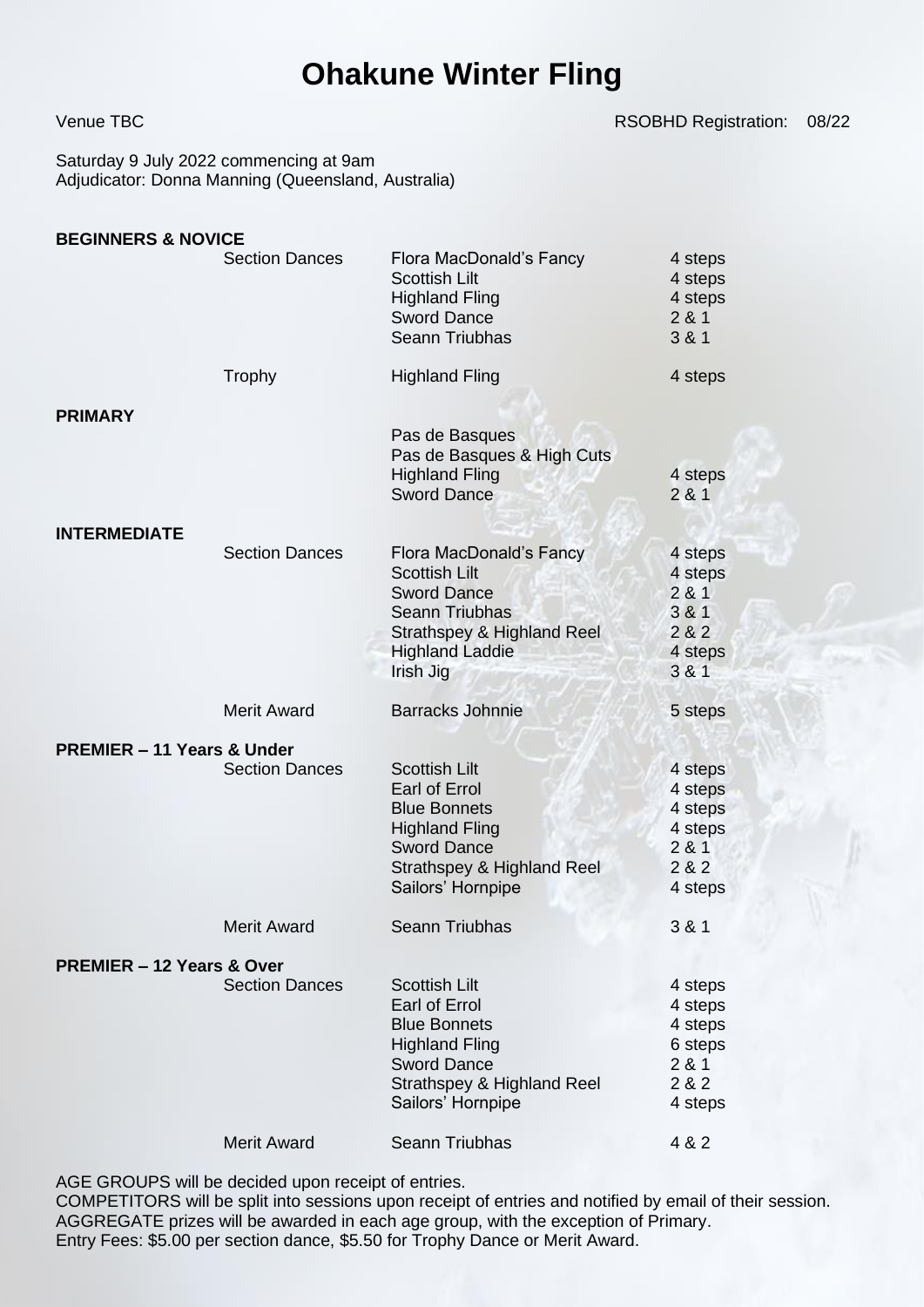## **Terms and Conditions**

- All events will be conducted under the rules of the Royal Scottish Official Board of Highland Dancing.
- In all events, the first to enter will be the last to dance.
- Dancers compete at their own risk.
- Judge's decision is final.
- There will be no refund of entry fees, except for illness or injury where a medical certificate is provided or cancellation due to COVID-19.
- Dancers must produce a current 2022 registration card.
- Photographs may be published in newspapers and on the world wide web for publicity purposes. Please remove your child if you do not wish them to be photographed.
- Please only photograph your own dancer.
- All dancers must remain modestly dressed whilst inside the competition venue.
- The competition will be run in a manner which is compliant with the government regulations in place at the time of the competition. Information regarding this will be circulated closer to the event.
- Dancers will not be deemed "entered" until both payment and entry form have been received.